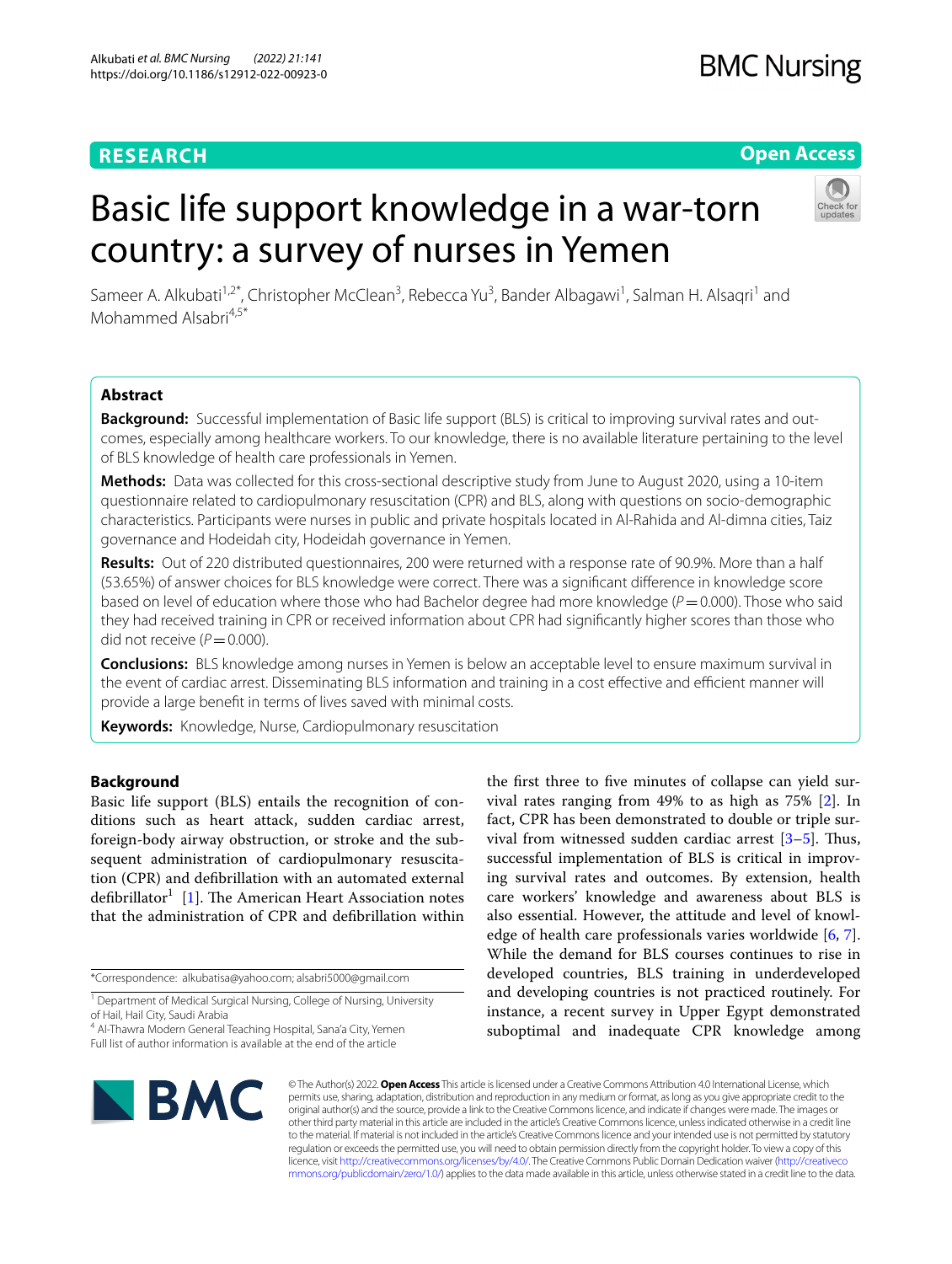medical students and junior doctors; however, positive attitudes and an eagerness towards training was noted in the participants  $[8]$  $[8]$ . Similar results were reported by Saquib et al. in a cross-sectional study of health interns in Saudi Arabia [\[6](#page-5-4)]. To our knowledge, there is no available literature pertaining to the level of BLS knowledge of health care professionals in Yemen. Therefore, the aim of the present study is to evaluate BLS knowledge among nursing staff in Yemen.

## **Methods**

## **Design and setting**

A descriptive cross-sectional survey was conducted over a 3-month period from June to August 2020, to evaluate the nurses' knowledge about CPR and BLS at the private and public hospitals in AL-rahida and Al-dimna cties, Taiz governance and Hodeidah city, Hodeidah governance, Yemen. All nurses in emergency and critical departments, both males and females, 18 years of age or more, and graduated more than 6 months who were working in the public and private hospitals in the intended cities were eligible for this study.

#### **Tool of the study**

The questionnaire consisted of two sections. The first section focused on the nurses' demographic and occupational data such as gender, age, level of education, years of work experience, being trained or educated for CPR. The second part contained 10 questions related to CPR and BLS that were developed by the researchers according to the European Resuscitation Council and the American Heart Association guidelines, 2015 [[9,](#page-5-7) [10\]](#page-5-8).

Each question included four possible answers; one of which was correct and three incorrect answers, one of them is the phrase "I do not know" to avoid guessing from the participants. One score was allocated to the correct answer and 0 for an incorrect one; therefore, the total scores for the questionnaire range from  $0-10$ . Then, the total score of nurses' knowledge was converted to a percentage, over a range of  $0-100\%$ . The questionnaire was translated into Arabic language and then translated back into English to determine the accuracy and precision of the translation. Five experts in the medical and nursing emergency participated in the testing of the questionnaire for content validity. Then, a pilot study was conducted to ascertain the reliability of the questionnaire by distributing it to 20 nurses, which was Cronbach's alpha  $(r=0.828)$ .

## **Ethical considerations**

The study was conducted in an ethical and confidential manner. Participation in the study was voluntary, and informed consent was obtained from participants after explanation of the study objective. The researchers obtained Institutional Review Board (IRB) approval prior to carrying out the survey. The questionnaires were conducted anonymously and collected exclusively for research purposes. There were no personal identifiers on the questionnaires. Participation was voluntary with the right to withdraw at any time. all methods were carried out in accordance with the relevant guidelines and regulations. The study was approved by the institutional review board (IRB) of the Al-Shifa College for Technical and Medical Science (Ref. No. 062020**).**

#### **Data analysis**

The Statistical Packages for Social Sciences (SPSS), version 21.0 (IBM Corp., Armonk, NY, USA) was used for processing and analysis of the collected data. Descriptive statistics such as frequencies, percentages and means were used to describe the participants' characteristics and their answers for each item of the questionnaire. To assess the normality of quantitative variables, the Kolmogorov–Smirnov test was conducted and the results indicated that *p* value less than 0.05 that means the data were not normally distributed. Consequently, nonparametric statistics were used in this study, namely the scores of knowledge and the variables were compared by using Mann–Whitney test for the items of gender, governance, received training in CPR, and received information about CPR, or Kruskal- Wallis test for the items of age, level of education, and experience. The significance level for all tests was set at  $p \leq 0.05$ .

## **Results**

Out of 220 distributed questionnaires, 200 were returned with a response rate of 90.9%. The Sociodemographic and work characteristics of nurses are presented in Table [1](#page-2-0). More than half of the participants were male  $(56.5\%)$ . The mean age of the participants was  $29.89 \pm 8.58$  years, and more than half of the participants had a diploma (58.5%). Just fewer than half (43.5%) had nursing experience of less than five years. A large proportion (59%) of participants had not received training on CPR while more than a half (54.5%) had received information regarding CPR, and an education institution was the major source for this information.

Table [2](#page-2-1) shows that the sum total percentage of correct answers for the questionnaire was (53.65%). Nurses had higher percent correct scores (80.5%), (79.5%),(67%) for the questions "What to do for victim if unresponsive and not breathing normally", "The ratio of chest compressions to rescue breaths for children", and "choking during food eating and he can't cough", respectively.

Table [3](#page-3-0) shows the relationship between the demographic characteristics and knowledge scores. There was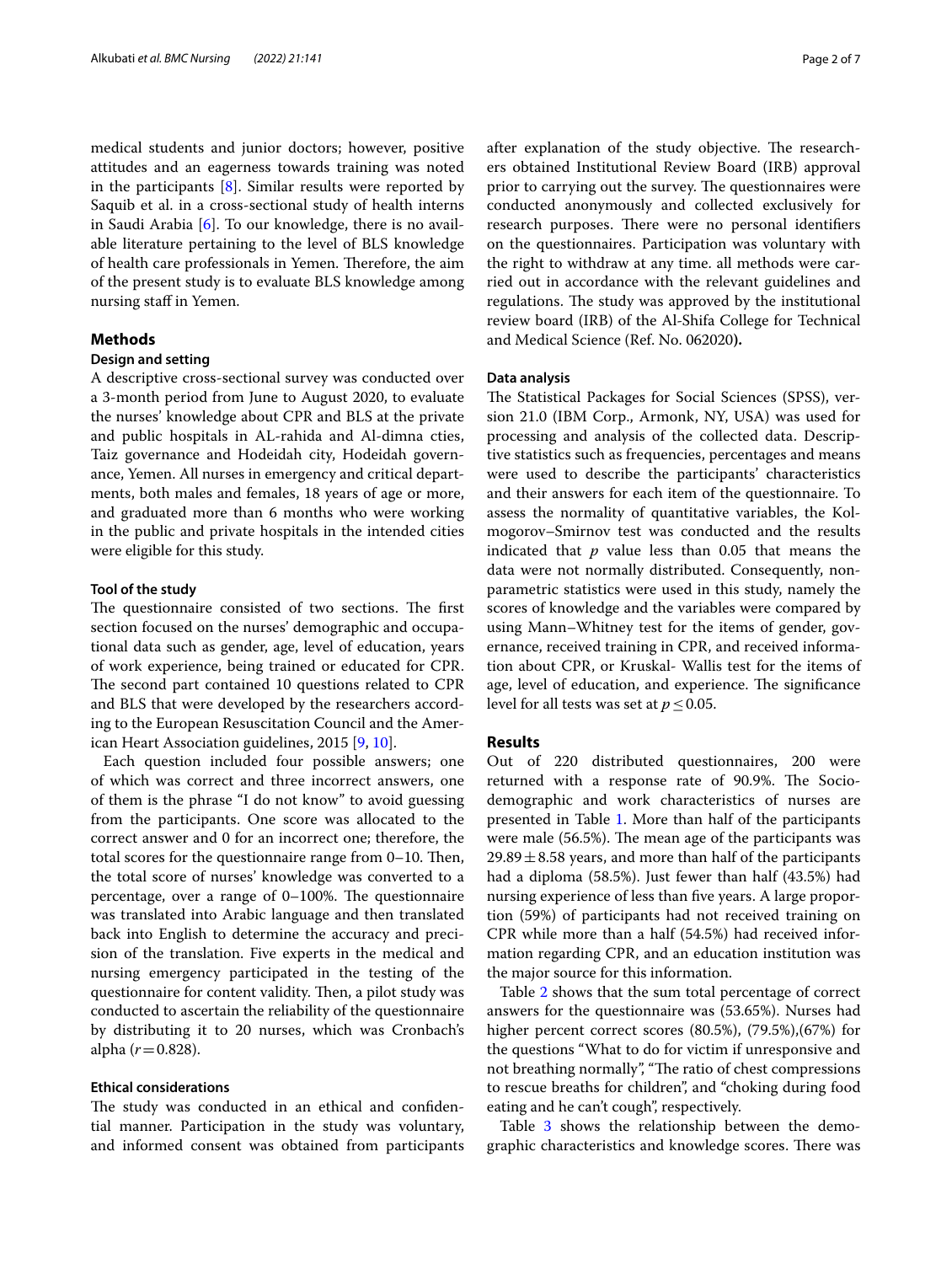<span id="page-2-0"></span>

|  | Table 1 Socio-demographic and work characteristics of nurses |  |  |
|--|--------------------------------------------------------------|--|--|
|--|--------------------------------------------------------------|--|--|

| Item                  | <b>Characteristics</b>             | n (%)          |
|-----------------------|------------------------------------|----------------|
| Sex                   | Male                               | 113 (56.5%)    |
|                       | Female                             | 87 (43.5%)     |
| Age                   | $Mean \pm SD$                      | $79.89 + 8.58$ |
| Governance            | Hodeidah                           | 100 (50%)      |
|                       | Taiz                               | 100 (50%)      |
| Level of education    | Diploma                            | 117 (58.5%)    |
|                       | Bachelor                           | 78 (39%)       |
|                       | Master                             | 5(2.5%)        |
| Experience            | $<$ 5 years                        | 87 (43.5%)     |
|                       | $5-10$ years                       | 69 (34.5%)     |
|                       | $>11$ years                        | 44(22%)        |
| <b>Training CPR</b>   | Yes                                | 82 (41%)       |
|                       | No                                 | 118(59%)       |
| Received information  | Yes                                | 109 (54.5%)    |
|                       | No                                 | 91 (45.5%)     |
| Source of information | Education institution              | 47 (43.1%)     |
|                       | Practice                           | 28 (25.7%)     |
|                       | Self-learning                      | 17 (15.6%)     |
|                       | Education institution and practice | 17 (15.6%)     |

no relationship between the nurses' knowledge and the items of sex, age, and years of experience. In contrast, there was a signifcant relationship between the nurses' knowledge and the items of governance, level of education, received training in CPR, and received information about CPR.

## **Discussion**

To our knowledge, this is the frst survey of BLS knowledge among nurses in Yemen. In general, the results of this study are consistent with other similar studies performed in various countries with similar socioeconomic hardships to those of Yemen, namely that nurses in underdeveloped countries lack adequate knowledge of BLS procedures. In comparison to the nurses in our study who answered 53.65% of questions correctly, a study among cardiologists in Istanbul found the median percentage of correct answers to be 53% [\[11\]](#page-5-9). Medical students at a teaching hospital in Oman had a similar mean score, answering 5.5 questions out of 10 correctly as a whole [\[7](#page-5-5)]. In the present study and those in Oman and Istanbul, all participants had a medical background, which may account for the similar results. In contrast, only 33% of general university students in Lebanon said they felt confdent in performing CPR [\[12](#page-5-10)], the mean score among student-teachers at a University in South Africa was 4.0 out of 12 points [[13\]](#page-5-11), and among school teachers in Saudi Arabia there was a sum total of 1387 correct answers given and 1703 incorrect answers given to a knowledge questionnaire  $[12-14]$  $[12-14]$  $[12-14]$ . These studies from Lebanon, South Africa, and Saudi Arabia were conducted among the general or non-medical population, which may account for the diference in average scores when compared to studies on medical personnel. Finally, a survey of Nurses in Greece found that 25.9% of participants answered 0 questions correctly out of 8 total questions on BLS knowledge, while only 15.5% answered 5 or more questions correctly  $[15]$  $[15]$ . This result from nurses is in stark comparison to the present study. One explanation is how recently the persons taking the survey took a training or refresher course on BLS, as only 1.3% of nurses in Greece had taken a BLS course in the preceding 6 months. Taken together, all of these studies point to the fact that medical personnel, who as a whole should have excellent knowledge of BLS and CPR, do not have sufficient knowledge to ensure maximum chances of survival in the case of cardiac arrest or foreign body obstruction of the airway.

<span id="page-2-1"></span>**Table 2** Nurses' correct and incorrect answers for items of BLS knowledge questionnaire

| No             | <b>Ouestion</b>                                                       | Correct<br>Scores (%) | Incorrect<br>Scores (%) |
|----------------|-----------------------------------------------------------------------|-----------------------|-------------------------|
|                | <b>BLS</b> meaning                                                    | 134 (67%)             | 66 (33%)                |
| $\overline{2}$ | What to do for victim if unresponsive and not breathing normally      | 161 (80.5%)           | 39 (19.5%)              |
| 3              | Correct position of hands during chest compressions                   | 101 (50.5%)           | 99 (49.5%)              |
| $\overline{4}$ | The depth of chest compressions for adults                            | 103 (51.5%)           | 97 (48.5%)              |
| 5              | The ratio of chest compressions to rescue breaths for adults          | 108 (54%)             | 92 (46%)                |
| 6              | The ratio of chest compressions to rescue breaths for children        | 61 (30.5%)            | 139 (69.5%)             |
|                | Timing of rescue breaths between the chest compressions               | 107 (53.5%)           | 93 (46.5%)              |
| 8              | The rate of chest compressions                                        | 50 (25%)              | 150 (75%)               |
| 9              | Position during chest compressions                                    | 159 (79.5%)           | 41 (20.5%)              |
| 10             | What to do for a victim that is choking while eating and cannot cough | 89 (44.5%)            | 111 (55.5%)             |
|                | Total score                                                           | 1073(53.65%)          | 927(46.35%)             |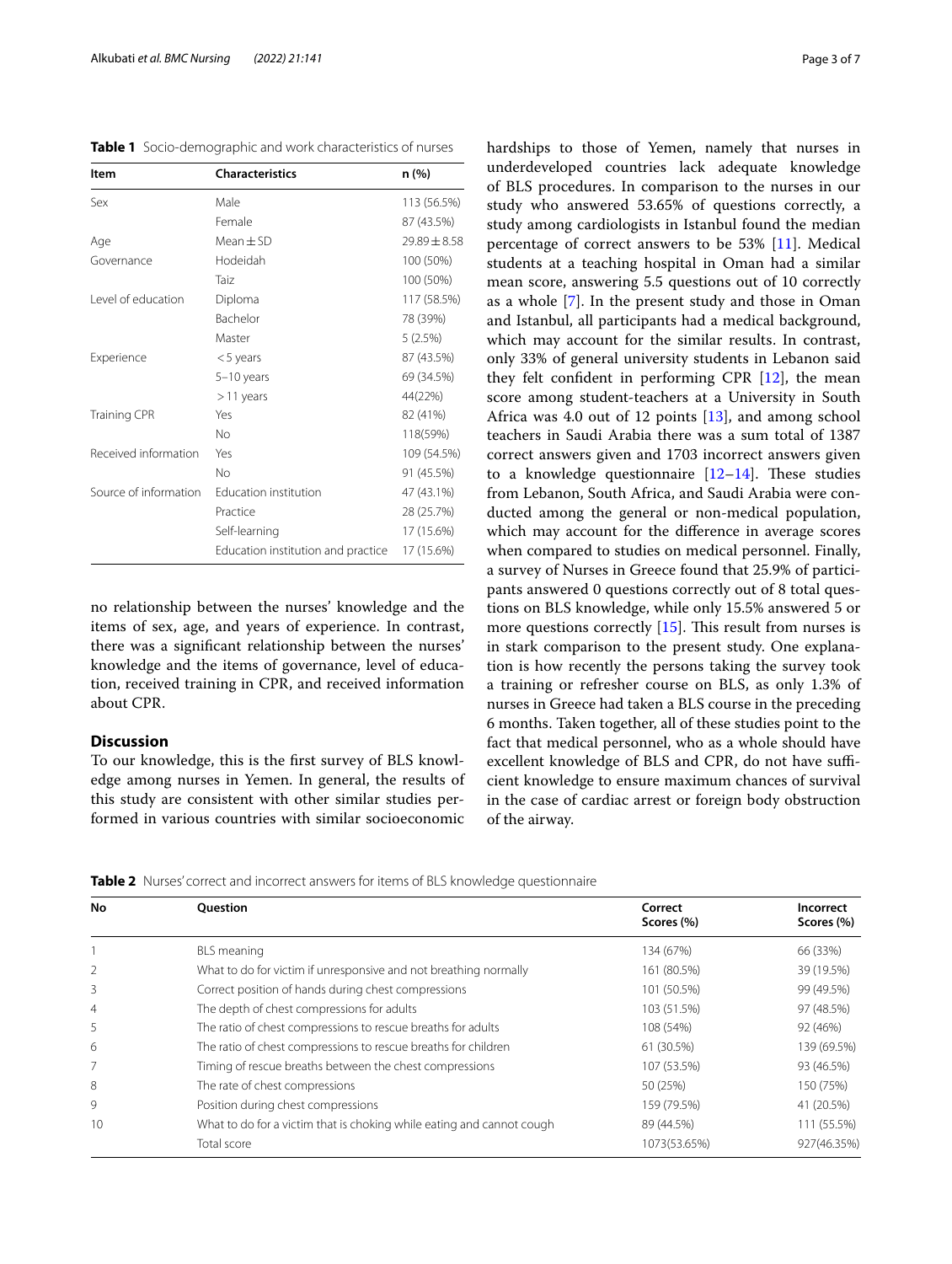| <b>Factors</b>                              | Group     | N   | <b>Mean Rank</b> | Median, (IQR) | P-value |
|---------------------------------------------|-----------|-----|------------------|---------------|---------|
| Gender <sup>a</sup>                         | Male      | 113 | 101.19           | $5(4-6)$      | 0.845   |
|                                             | Female    | 87  | 99.60            | $1(1-2)$      |         |
| Governance <sup>a</sup>                     | Hodeida   | 100 | 111.70           | $5(4-6)$      | 0.005   |
|                                             | Taiz      | 100 | 89.30            | $4(3-5)$      |         |
| Received training in CPR <sup>b</sup>       | Yes       | 82  | 131.59           | $5(4-6)$      | 0.000   |
|                                             | No        | 118 | 78.89            | $4(3-5)$      |         |
| Received information about CPR <sup>b</sup> | Yes       | 109 | 131.09           | $5(4-6)$      | 0.000   |
|                                             | No        | 91  | 63.86            | $3(2-4)$      |         |
| Age category (years) <sup>b</sup>           | $<$ 30    | 41  | 110.72           | $6(5-6.5)$    | 0.101   |
|                                             | $30 - 39$ | 94  | 95.55            | $5(4-6)$      |         |
|                                             | $\geq 40$ | 65  | 101.21           | $5(4-6)$      |         |
| Level of education <sup>b</sup>             | Diploma   | 117 | 87.63            | $5(4-6)$      | 0.000   |
|                                             | Bachelor  | 78  | 120.51           | $6(4-7)$      |         |
|                                             | Master    | 5   | 89.60            | $5(3.5-6)$    |         |
| Experience (years) <sup>b</sup>             | < 5       | 87  | 105.29           | $5(4-6)$      | 0.562   |
|                                             | $5 - 10$  | 69  | 100.93           | $5(4-6)$      |         |
|                                             | >10       | 44  | 90.35            | $5(4-6)$      |         |

<span id="page-3-0"></span>**Table 3** Relationship between demographic characteristics and knowledge scores (*n*=200)

<sup>a</sup> Mann-Whitney test

<sup>b</sup> Kruskal–Wallis test was conducted at  $\alpha$   $=$  0.05

The present study demonstrates that there are several important factors associated with higher knowledge scores, namely level of education, having previously received training in CPR, and having previously received information about CPR. This indicates that direct exposure to CPR training and information as well as higher levels of overall medical training are important to obtaining and retaining knowledge of BLS. These results are consistent with studies among cardiologists in Istanbul, medical students in Oman, and teachers in South Africa [[7,](#page-5-5) [11](#page-5-9), [13](#page-5-11)]. However, a study of female teachers in Saudi Arabia found no association between BLS training and knowledge scores, which the study attributed to the fact that many had not had BLS training in the preceding 2 years  $[14]$  $[14]$ . One interesting finding of the present study was that Governance was associated with knowledge score. A possible reason for this is that participants from Al-rahida and Al-dimna in the Governance of Taiz are in a rural area without nearby university hospital or BLS training center. In comparison Hodeidah is a more urban environment with a university hospital and training center. This distinction supports the idea of increased BLS knowledge with increased access to training and academic centers and suggests that implementing additional training centers or programs in rural areas would be beneficial.

It was surprising to fnd that age and years of experience are not associated with knowledge scores. One might assume that with age and years of experience come increased exposure to BLS and improved knowledge, however that does not appear to be the case. This further emphasizes the need for direct BLS training. These results are in comparison to those of non-medical personnel in Ethiopia, which did fnd signifcant association between knowledge score and both age and sex  $[16]$  $[16]$ . This contrast highlights the diferences that can arise among diferent cultural backgrounds as well as the diference between medical and non-medical persons. Those in the medical feld would be more likely to have training and exposure to BLS, and so these factors would play a dominant role in knowledge scores. In non-medical personnel, where training may be less frequent, other factors may play a dominant role in knowledge scores, such as age or sex, depending on the societal norms and infuences.

In looking at the questions that nurses most frequently answered correctly or incorrectly, we can see more clearly that there is an important knowledge gap in BLS among nurses. Nurses were more likely to answer questions about basic BLS knowledge correctly, such as "What to do for victim if unresponsive and not breathing normally". However, for questions that are far more applicable, such as those dealing with the specifcs of how to perform CPR or what to do for a victim that is choking and unable to breath, the correct response rates fell far below the average. This finding indicates that specifc knowledge of key BLS procedures resulting in "high-quality" CPR is lacking. Thus, while the overall correct response rate for nurses in Yemen may be similar to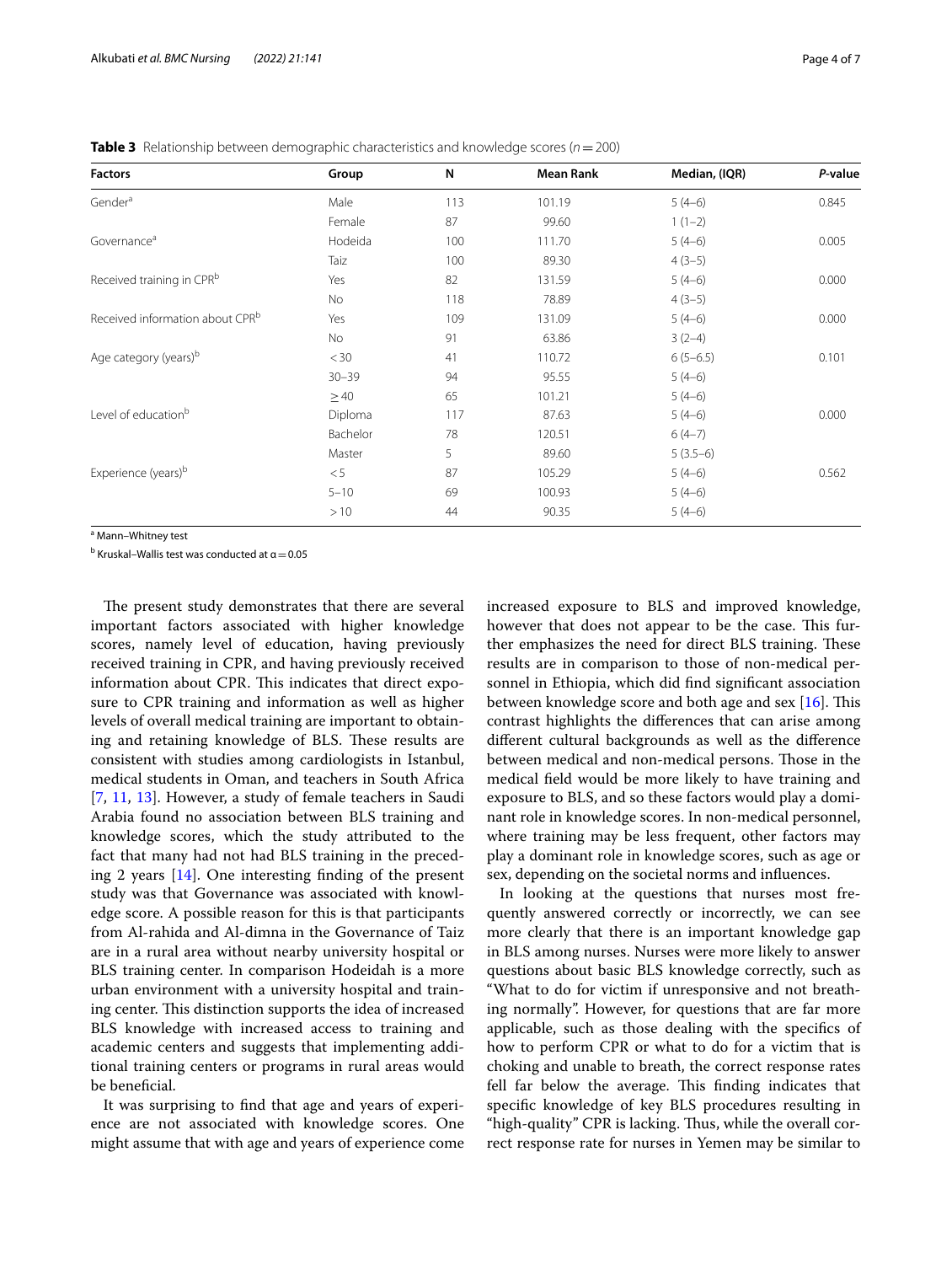those from other countries, the most important aspects for saving a life in the case of a cardiac arrest may be absent when it is performed by the nurses included in the study  $[17]$  $[17]$ . This emphasizes the need for improved BLS knowledge among nurses in Yemen. It can be difficult to grasp the consequences of the confict in Yemen. A survey of Medical Schools in Iraq found deans frequently believed violent confict had negatively impacted student performance [\[18\]](#page-6-0). As a result of confict medical students themselves felt their training had been impaired, frequently experienced threats to their lives or health, wanted to drop out 26% of the time, and were uncertain about dropping out another 25% of the time. These findings highlight some of the hardships that confict can impart on medical training and the healthcare system.

Recent studies estimate that out-of-hospital cardiac arrest accounts for up to 10% of total mortality in developing countries [[19\]](#page-6-1). Ensuring adequate BLS knowledge in medical personnel is a frst step in the chain of survival for preventing cardiac death. In a country like Yemen, where active warfare has resulted in an estimated 377,000 deaths by the end of 2021, 154,000 of which were a result of direct combat and violence, adequate BLS knowledge becomes even more pivotal in order to prevent death [\[20](#page-6-2)]. The present study shows that there is a critical knowledge gap in Yemen, and that signifcant improvements can be made in the knowledge of BLS among nurses, specifcally when it comes to the applicable aspects of BLS. It also shows that focusing on increased access to BLS information and increased emphasis on direct BLS training can yield signifcant positive results. As a result of improved BLS knowledge, many lives could be saved, both those that are at risk because of the confict in Yemen as well as those who have more natural maladies. The subject of implementing BLS training has received worldwide attention and there is plenty of data already published to guide an implementation strategy [[21,](#page-6-3) [22](#page-6-4)]. Providing recommendations for improving BLS knowledge in Yemen in a cost effective and efficient manner could be a good topic for future research. On the contrary, the fact that BLS knowledge among nurses in Yemen is comparable to that of other developing countries on average points to the resilience of the Yemen medical community to the unique socioeconomic hardships in Yemen including war, casualties, famine, an exodus of medical personnel, internal displacement of peoples, and socioeconomic collapse  $[23]$  $[23]$ . These hardships lead to increases in traumarelated mortality, infectious diseases, malnutrition, and non-communicable disease, along with worsening access to basic health services such as neonatal maternal healthcare which impacts neonatal and maternal mortality rates [[24\]](#page-6-6). When combined with less trained medical personnel due to attacks on healthcare facilities or emigration such as in Yemen, the end result is increasing mortality and morbidity with decreasing quality of healthcare services [[25\]](#page-6-7). All of these factors contribute to an increased demand for adequate BLS while also diminishing the availability of those with adequate BLS knowledge. This study highlights this knowledge gap, and hopefully will lead to an appropriate response among the medical community in Yemen and around the world to help save as many lives as possible.

#### **Limitations of the study**

There are several limitations of this study. As a cross sectional survey conducted among nurses in two governances of Yemen, this study may not be generalizable to other populations and is subject to selection bias and non-response bias. Similarly, the unique socioeconomic factors in Yemen, especially open confict and active warfare, present a unique challenge to nurses and the society at large. These factors may impact the concordance of results with those from other countries or from other parts of Yemen. This study only assessed the theoretical knowledge of participants and did not assess the practical skills of participants in performing basic life support.

### **Relevance to clinical practice**

The results of the present study highlight the importance of continuous evaluation of nurses' knowledge of BLS which will increase their awareness of updated guidelines. In addition, due to the inadequate nurses' knowledge found in this study, we recommend the organization and implementation of regular in-service education and training programs for nurses and other health care providers regarding BLS, especially in areas near to confict in Yemen.

## **Conclusion**

The findings of this study show that BLS knowledge among nurses in Yemen is comparable to other underdeveloped countries on average, but that the knowledge of critical aspects of BLS necessary to save a life are inadequate given the increased demand for BLS in the face of active warfare. Yemen faces unique socioeconomic hardships due to violent confict in the country, and in light of this, the fndings of this study are encouraging but also highlight room for improvement and the possibility of saving many lives. Efficient solutions to this problem such as providing pamphlets with BLS information on them, online BLS training, or regular in person BLS training seminars could have a huge impact on BLS knowledge among nurses in Yemen. Future research and efforts should be aimed at implementing strategies to improve BLS knowledge among nurses in Yemen, with a long-term goal of improving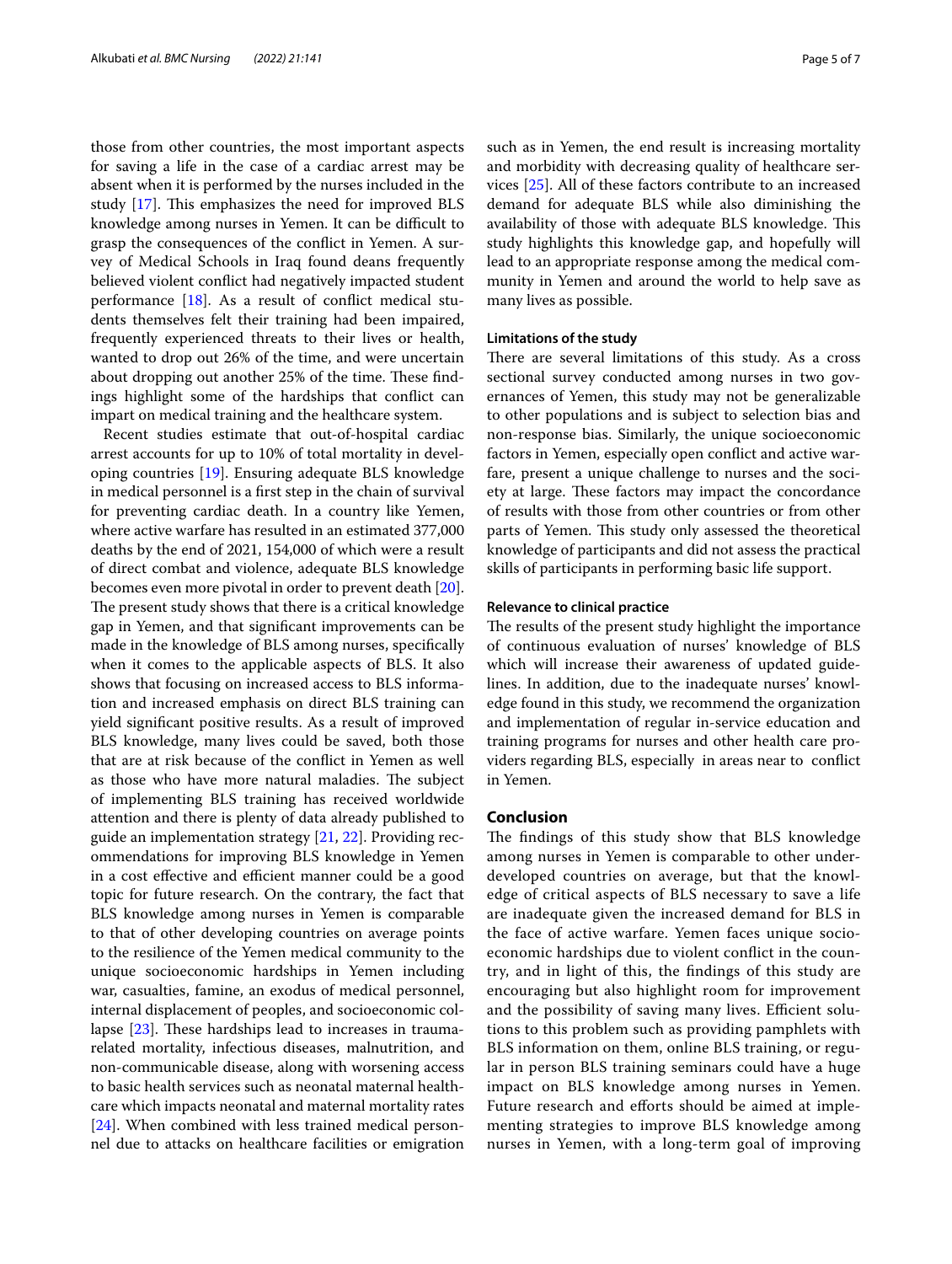BLS knowledge among the non-medical population as well to decrease the burden associated with sudden cardiac death as well as cardiac death from the trauma of warfare.

#### **Abbreviations**

BLS: Basic life support; CPR: Cardiopulmonary resuscitation; SPSS: Statistical Packages for Social Sciences.

#### **Acknowledgements**

We thank all the nurses in the involved hospitals for their participation in this study.

#### **Authors' contributions**

SA designed of the study; was responsible for data collection; performed statistical analysis, and formulated results and participated in writing the whole manuscript. He consider a frst co-author.CM, RY, BA, and SHA contributed to the conception and the drafting of the paper. \*Corresponding authors: MA and SA Serviced as a corresponding authors proposed the project, authorized the paper, contributed to the conception, formulation and drafting of the article, participated and supervised the elaboration and every step of the paper writing process and were responsible for coordination of the study and communication with all co-authors. MA,participated in writing the whole paper and revise the whole manuscript. All authors edited and revised the manuscript. All authors read and approved the fnal manuscript.

#### **Funding**

No source of funding.

#### **Availability of data and materials**

The data that were generated and analyzed in this study are mostly included within the published article. However, source material and the raw datasets are available from the corresponding author upon request.

## **Declarations**

#### **Ethics approval and consent to participate**

The study was conducted in an ethical and confdential manner. Participation in the study was voluntary, and informed written consent was obtained from participants after explanation of the study objective. The researchers obtained Institutional Review Board (IRB) approval prior to carrying out the survey. The questionnaires were conducted anonymously and collected exclusively for research purposes. There were no personal identifers on the questionnaires. Participation was voluntary with the right to withdraw at any time. All methods were carried out in accordance with the relevant guidelines and regulations. The study was approved by the institutional review board (IRB) of the Al-Shifa College for Technical and Medical Science (Ref. No. 062020).

#### **Consent for publication**

Not Applicable.

#### **Competing interests**

The authors declare that they have no confict of interest.

#### **Author details**

<sup>1</sup> Department of Medical Surgical Nursing, College of Nursing, University of Hail, Hail City, Saudi Arabia. <sup>2</sup> Department of Nursing, Faculty of Medicine and Health Sciences, Hodeida University, Hodeida, Yemen. <sup>3</sup>Saba University School of Medicine, The Bottom, Caribbean, Netherlands. <sup>4</sup>Al-Thawra Modern General Teaching Hospital, Sana'a City, Yemen. <sup>5</sup> Pediatrics, Brookdale University Hospital Medical Center, Brooklyn, NY 11212, USA.

Received: 3 March 2022 Accepted: 30 May 2022<br>Published online: 06 June 2022

#### **References**

- <span id="page-5-0"></span>1. Atkins D, Berg M, Berg R, Bhutta A, Biarent D, Bingham R, et al. The International Liaison Committee on Resuscitation (ILCOR) consensus on science with treatment recommendations for pediatric and neonatal patients: pediatric basic and advanced life support. Pediatrics. 2006;117(5):e955–77.<https://doi.org/10.1542/peds.2006-0206>.
- <span id="page-5-1"></span>2. Ibrahim WH. Recent advances and controversies in adult cardiopulmonary resuscitation. Postgrad Med J. 2007;83(984):649–54. [https://doi.org/](https://doi.org/10.1136/pgmj.2007.057133) [10.1136/pgmj.2007.057133.](https://doi.org/10.1136/pgmj.2007.057133)
- <span id="page-5-2"></span>3. Larsen MP, Eisenberg MS, Cummins RO, Hallstrom AP. Predicting survival from out-of-hospital cardiac arrest: a graphic model. Ann Emerg Med. 1993;22(11):1652–8. [https://doi.org/10.1016/s0196-0644\(05\)81302-2](https://doi.org/10.1016/s0196-0644(05)81302-2).
- 4. Holmberg M, Holmberg S, Herlitz J. Efect of bystander cardiopulmonary resuscitation in out-of-hospital cardiac arrest patients in Sweden. Resuscitation. 2000;47(1):59–70. [https://doi.org/10.1016/s0300-9572\(00\)00199-4](https://doi.org/10.1016/s0300-9572(00)00199-4).
- <span id="page-5-3"></span>5. Hasselqvist-Ax I, Riva G, Herlitz J, Rosenqvist M, Hollenberg J, Nordberg P, et al. Early cardiopulmonary resuscitation in out-of-hospital cardiac arrest. N Engl J Med. 2015;372(24):2307–15. [https://doi.org/10.1056/NEJMo](https://doi.org/10.1056/NEJMoa1405796) [a1405796.](https://doi.org/10.1056/NEJMoa1405796)
- <span id="page-5-4"></span>6. Saquib SA, Al-Harthi HM, Khoshhal AA, Shaher AA, Al-Shammari AB, Khan A, et al. Knowledge and Attitude about Basic Life Support and Emergency Medical Services amongst Healthcare Interns in University Hospitals: A Cross-Sectional Study. Emerg Med Int. 2019;2019:9342892. <https://doi.org/10.1155/2019/9342892>.
- <span id="page-5-5"></span>7. Albadi S, Al-Hadi H, Nadar SK. Knowledge and attitudes toward basic life support among medical students in Oman. Indian J Crit Care Med. 2020;24(7):599–600. <https://doi.org/10.5005/jp-journals-10071-23475>.
- <span id="page-5-6"></span>8. Mohammed Z, Arafa A, Saleh Y, Dardir M, Taha A, Shaban H, et al. Knowledge of and attitudes towards cardiopulmonary resuscitation among junior doctors and medical students in Upper Egypt: crosssectional study. Int J Emerg Med. 2020;13(1):19. [https://doi.org/10.1186/](https://doi.org/10.1186/s12245-020-00277-x) [s12245-020-00277-x](https://doi.org/10.1186/s12245-020-00277-x).
- <span id="page-5-7"></span>9. Perkins GD, Handley AJ, Koster RW, Castren M, Smyth MA, Olasveengen T, et al. European resuscitation council guidelines for resuscitation 2015: section 2 adult basic life support and automated external defbrillation. Resuscitation. 2015;95:81–99. [https://doi.org/10.1016/j.resuscitation.2015.](https://doi.org/10.1016/j.resuscitation.2015.07.015) [07.015](https://doi.org/10.1016/j.resuscitation.2015.07.015).
- <span id="page-5-8"></span>10. Neumar RW, Shuster M, Callaway CW, Gent LM, Atkins DL, Bhanji F, et al. Part 1: executive summary: 2015 American heart association guidelines update for cardiopulmonary resuscitation and emergency cardiovascular care. Circulation. 2015;132(18 Suppl 2):S315–67. [https://doi.org/10.1161/](https://doi.org/10.1161/CIR.0000000000000252) [CIR.0000000000000252](https://doi.org/10.1161/CIR.0000000000000252).
- <span id="page-5-9"></span>11. Oktay V, Cirali IC, Baydar O, Sansoy V. Knowledge and experience of cardiopulmonary resuscitation among cardiologists in clinical practice: a multicenter cross-sectional study. Anatol J Cardiol. 2019;21(6):296–304. [https://doi.org/10.14744/AnatolJCardiol.2019.53383.](https://doi.org/10.14744/AnatolJCardiol.2019.53383)
- <span id="page-5-10"></span>12. Shams A, Raad M, Chams N, Chams S, Bachir R, El Sayed MJ. Community involvement in out of hospital cardiac arrest: a cross-sectional study assessing cardiopulmonary resuscitation awareness and barriers among the Lebanese youth. Medicine (Baltimore). 2016;95(43):e5091. [https://doi.](https://doi.org/10.1097/MD.0000000000005091) [org/10.1097/MD.0000000000005091.](https://doi.org/10.1097/MD.0000000000005091)
- <span id="page-5-11"></span>13. Ojifnni K, Motara F, Laher AE. Knowledge, attitudes and perceptions regarding basic life support among teachers in training. Cureus. 2019;11(12):e6302. <https://doi.org/10.7759/cureus.6302>.
- <span id="page-5-12"></span>14. Alhejaili AS, Alghamdi RA, Al-Dubai SAR. Knowledge and attitude of basic life support skills among female school teacher in Al-Madinah, Saudi Arabia. J Family Med Prim Care. 2020;9(5):2281–5. [https://doi.org/10.4103/](https://doi.org/10.4103/jfmpc.jfmpc_320_20) [jfmpc.jfmpc\\_320\\_20](https://doi.org/10.4103/jfmpc.jfmpc_320_20).
- <span id="page-5-13"></span>15. Xanthos T, Akrivopoulou A, Pantazopoulos I, Aroni F, Datsis A, Iacovidou N. Evaluation of nurses' theoretical knowledge in Basic Life Support: a study in a district Greek hospital. Int Emerg Nurs. 2012;20(1):28–32. [https://doi.](https://doi.org/10.1016/j.ienj.2010.11.001) [org/10.1016/j.ienj.2010.11.001.](https://doi.org/10.1016/j.ienj.2010.11.001)
- <span id="page-5-14"></span>16. Mekonnen CK, Muhye AB. Basic life support knowledge and its associated factors among a non-medical population in Gondar Town. Ethiopia Open Access Emerg Med. 2020;12:323–31. [https://doi.org/10.2147/OAEM.S2744](https://doi.org/10.2147/OAEM.S274437) [37](https://doi.org/10.2147/OAEM.S274437).
- <span id="page-5-15"></span>17. Olasveengen TM, Mancini ME, Perkins GD, Avis S, Brooks S, Castren M, et al. Adult basic life support: international consensus on cardiopulmonary resuscitation and emergency cardiovascular care science with treatment recommendations. Resuscitation. 2020;156:A35–79. [https://doi.org/](https://doi.org/10.1161/CIR.0000000000000892) [10.1161/CIR.0000000000000892](https://doi.org/10.1161/CIR.0000000000000892).